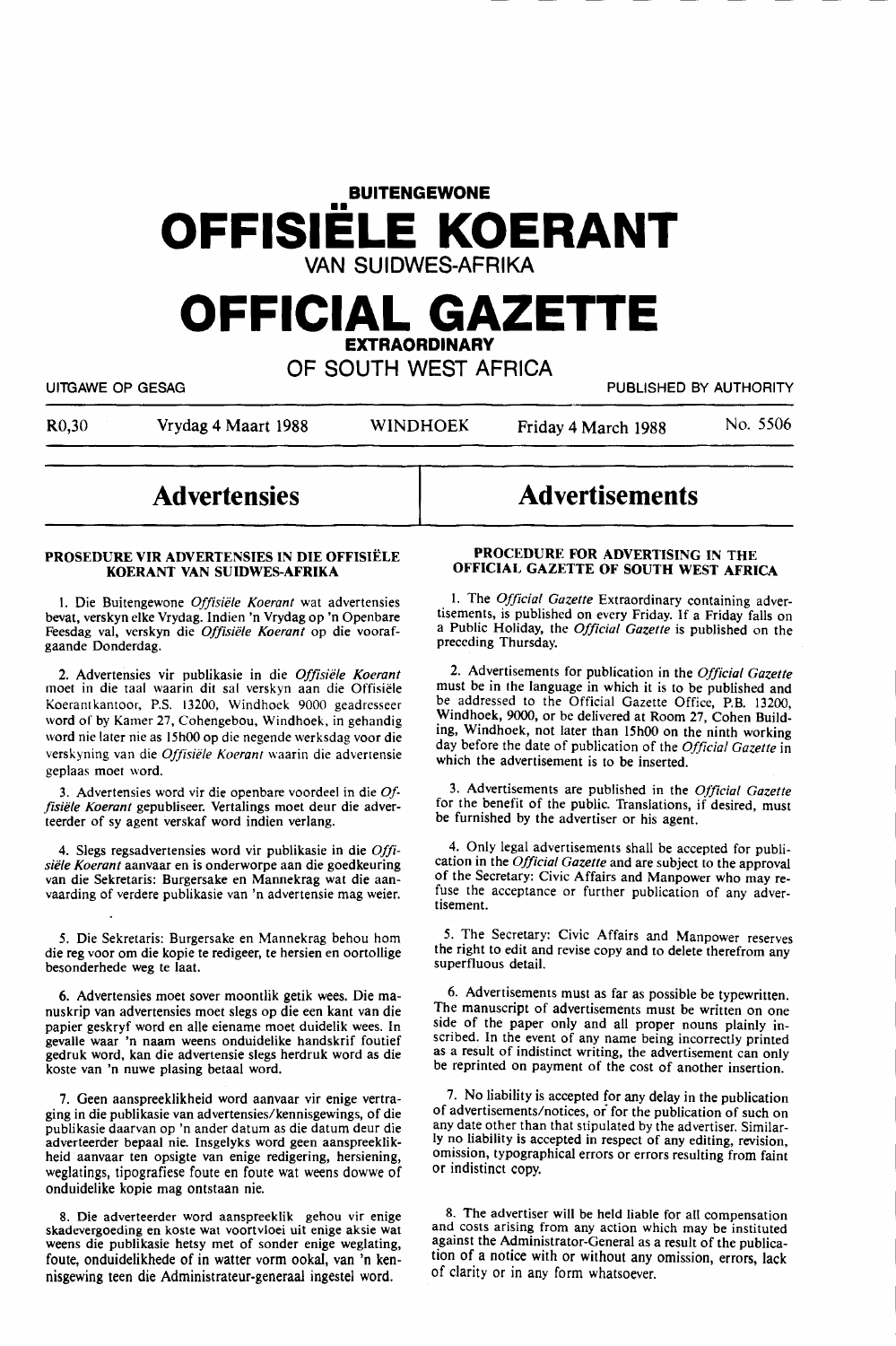9. Die jaarlikse intekengeld op die *Offisiele Koerunt* is R25 pius belasting posvry in hierdie gebied en die Republiek van Suid-Afrika, verkrygbaar by Star Binders & Printers, Posbus 56, Windhoek, 9000. Oorsese intekenaars moet posgeld vooruitbetaal. Enkel eksemplare van die *Offisiële Koerant* is verkrygbaar van Star Binders & Printers, Posbus 56, Windhoek, 9000 teen die prys soos gedruk op eksemplaar. Eksemplare word vir slegs twee jaar in voorraad gehou.

10. Die koste vir die plasing van kennisgewings is soos volg en is betaalbaar by wyse van tjeks, wissels, pos- of geldorders:

## **LYS VAN VASTE TARIEWE**

| GESTANDAARDISEERDE<br><b>KENNISGEWINGS</b>                                                                                                                                                                     | Tarief per<br>plasing<br>R |
|----------------------------------------------------------------------------------------------------------------------------------------------------------------------------------------------------------------|----------------------------|
| Oordrag van besigheid                                                                                                                                                                                          | 3,25                       |
| Aktes: Verlore dokumente                                                                                                                                                                                       | 6,00                       |
| Besigheidskennisgewings                                                                                                                                                                                        | 5,00                       |
| Boedelwettekennisgewings: Vorms J. 187, 193,<br>197, 295, 297, 517 en 519                                                                                                                                      | 2,00                       |
| Derdepartyassuransie-eise om skadevergoeding.                                                                                                                                                                  | 2,50                       |
| Insolvensiewet- en maatskappywettekennisge-<br>wings: J. 28, J. 29. Vorms 1 tot 9                                                                                                                              | 4,00                       |
| $L.W. - Vorms 2 en 6 - bykomstige verklarings$<br>volgens woordetaltabel, toegevoeg tot die basie-<br>se tarief.                                                                                               |                            |
| Naamsverandering (vier plasings) $\dots\dots\dots\dots$                                                                                                                                                        | 60.00                      |
| Naturalisasiekennisgewings (insluitende 'n her-<br>druk vir die adverteerder)                                                                                                                                  | 2,00                       |
| Onopgeëiste geld - slegs in die Buitengewone Of-<br>fisiële Koerant sluitingsdatum 15 Januarie (per in-<br>skrywings van "naam, adres en bedrag")                                                              | 0,80                       |
| Slagterskennisgewings                                                                                                                                                                                          | 5,00                       |
| Slumopruimingshofkennisgewings, per perseel                                                                                                                                                                    | 4,00                       |
| Verlore lewensversekeringspolisse                                                                                                                                                                              | 2,00                       |
| NIE-GESTANDAARDISEERDE KENNISGEWINGS                                                                                                                                                                           |                            |
| Maatskappykennisgewings:                                                                                                                                                                                       | R                          |
| Kort kennisgewings: Vergaderings, besluite, aanbod<br>van skikking, omskepping van maatskappye, vry-<br>willige likwidasie, ens.: sluiting van lederegisters<br>vir oordragte en/of verklarings van dividende. | 11,00                      |
| Dranklisensiekennisgewings (in Buitengewone Of-<br>fisiële Koerante, t.w. (Junie/Tvl.; November/<br>Kaap; Januarie/OVS; April/Natal) per tweetalige                                                            | 7,00                       |
|                                                                                                                                                                                                                |                            |
| Verklaring van dividende met profytstate, notas in-<br>gesluit                                                                                                                                                 | 25,00                      |
| Lang kennisgewings: Oordragte, veranderings met<br>betrekking tot aandele of kapitaal, aflossings, be-<br>sluite, vrywillige likwidasies                                                                       | 37,00                      |
| Handelsmerke in Suidwes-Afrika                                                                                                                                                                                 | 11,00                      |
| Likwidateurs en ander aangesteldes se kennisge-                                                                                                                                                                |                            |

9. The subscription for the *Official Gazelle* is R25 plus GST per annum, post free in this territory and the Republic of South Africa, obtainable from Star Binders and Printers, P.O. Box 56, Windhoek, 9000. Postage must be prepaid by overseas subscribers. Single copies of the *Official Gazette*  are obtainable from Star Binders & Printers, P.O. Box 56, Windhoek 9000, at the price as printed on copy. Copies are kept in stock for two **years** only.

IO. The charge for the insertion of notices is as follows and is payable in the form of cheques, postal or money orders:

### **LIST OF FIXED TARIFF RATES**

| GESTANDAARDISEERDE<br>KENNISGEWINGS                                                                                                                                                                            | Tarief per<br>plasing<br>R | STANDARDISED NOTICES                                                                                                                                                                                      | Rate per<br>insertion<br>R. |
|----------------------------------------------------------------------------------------------------------------------------------------------------------------------------------------------------------------|----------------------------|-----------------------------------------------------------------------------------------------------------------------------------------------------------------------------------------------------------|-----------------------------|
|                                                                                                                                                                                                                | 3,25                       | Transfer of business                                                                                                                                                                                      | 3,25                        |
| Aktes: Verlore dokumente                                                                                                                                                                                       | 6,00                       | Deeds: Lost documents $\dots\dots\dots\dots\dots\dots\dots$                                                                                                                                               | 6,00                        |
| Besigheidskennisgewings                                                                                                                                                                                        | 5,00                       | Business notices                                                                                                                                                                                          | 5,00                        |
| Boedelwettekennisgewings: Vorms J. 187, 193,<br>197, 295, 297, 517 en 519                                                                                                                                      | 2,00                       | Administration of Estates Acts Notices, Forms<br>J. 187, 193, 197, 295, 297, 517 and 519                                                                                                                  | 2,00                        |
| Derdepartyassuransie-eise om skadevergoeding.                                                                                                                                                                  | 2,50                       | Third party insurance claims for compensation.                                                                                                                                                            | 2,50                        |
| nsolvensiewet- en maatskappywettekennisge-<br>wings: J. 28, J. 29. Vorms 1 tot 9                                                                                                                               | 4,00                       | Insolvency Act and Company Acts Notices: J. 28,<br>J. 29. Forms 1 to 9                                                                                                                                    | 4,00                        |
| L.W. $-$ Vorms 2 en 6 $-$ by komstige verklarings<br>volgens woordetaltabel, toegevoeg tot die basie-<br>se tarief.                                                                                            |                            | $N.B. - Forms 2$ and $6 - additional statements$<br>according to word count table, added to the basic<br>tariff.                                                                                          |                             |
| Vaamsverandering (vier plasings)                                                                                                                                                                               | 60,00                      | Change of name (four insertions)                                                                                                                                                                          | 60,00                       |
| Naturalisasiekennisgewings (insluitende 'n her-<br>druk vir die adverteerder)                                                                                                                                  | 2,00                       | Naturalisation notices (including a reprint for the<br>advertiser)                                                                                                                                        | 2,00                        |
| Onopgeëiste geld — slegs in die Buitengewone $Qf$ -<br>fisiële Koerant sluitingsdatum 15 Januarie (per in-<br>skrywings van "naam, adres en bedrag")                                                           | 0,80                       | Unclaimed moneys - only in the Official Gazette<br>Extraordinary, closing date 15 January (per entry<br>of "name, address and amount") $\dots$                                                            | 0, 80                       |
| $Slagterskennisgewings \ldots \ldots \ldots \ldots \ldots \ldots \ldots$                                                                                                                                       | 5,00                       | Butchers' notices                                                                                                                                                                                         | 5,00                        |
| Slumopruimingshofkennisgewings, per perseel                                                                                                                                                                    | 4,00                       | Slum Clearance Court Notices, per premises                                                                                                                                                                | 4,00                        |
| Verlore lewensversekeringspolisse                                                                                                                                                                              | 2,00                       | Lost life insurance policies                                                                                                                                                                              | 2,00                        |
| NIE-GESTANDAARDISEERDE KENNISGEWINGS                                                                                                                                                                           |                            | NON-STANDARDISED NOTICES                                                                                                                                                                                  |                             |
| Maatskappykennisgewings:                                                                                                                                                                                       | R                          | Company notices:                                                                                                                                                                                          | $\mathbf{R}$                |
| Kort kennisgewings: Vergaderings, besluite, aanbod<br>van skikking, omskepping van maatskappye, vry-<br>willige likwidasie, ens.: sluiting van lederegisters<br>vir oordragte en/of verklarings van dividende. | 11,00                      | Short notices: Meetings, resolutions, offers of com-<br>promise, conversions of companies, voluntary<br>windings-up, etc.: closing of members' registers<br>for transfer and/or declarations of dividends | 11,00                       |
| Dranklisensiekennisgewings (in Buitengewone Of-<br>fisiële Koerante, t.w. (Junie/Tvl.; November/<br>Kaap; Januarie/OVS; April/Natal) per tweetalige                                                            | 7,00                       | Liquor Licence Notices (In Official Gazette, Ex-<br>traordinary viz. (June/Tvl; November/Cape;<br>January/O.F.S.; April/Natal), per bilingual<br>application                                              | 7,00                        |
| erklaring van dividende met profytstate, notas in-                                                                                                                                                             | 25,00                      | Declaration of dividends with profit statements, in-<br>cluding notes                                                                                                                                     | 25,00                       |
| ang kennisgewings: Oordragte, veranderings met<br>betrekking tot aandele of kapitaal, aflossings, be-<br>sluite, vrywillige likwidasies                                                                        | 37,00                      | Long notices: Transfers, changes in respect of<br>shares or capital, redemptions, resolutions, volun-<br>tary liquidations                                                                                | 37,00                       |
| Iandelsmerke in Suidwes-Afrika                                                                                                                                                                                 | 11,00                      | Trade marks in South West Africa                                                                                                                                                                          | 11,00                       |
| ikwidateurs en ander aangesteldes se kennisge-                                                                                                                                                                 | 7,00                       | Liquidators' and other appointees' notices                                                                                                                                                                | 7,00                        |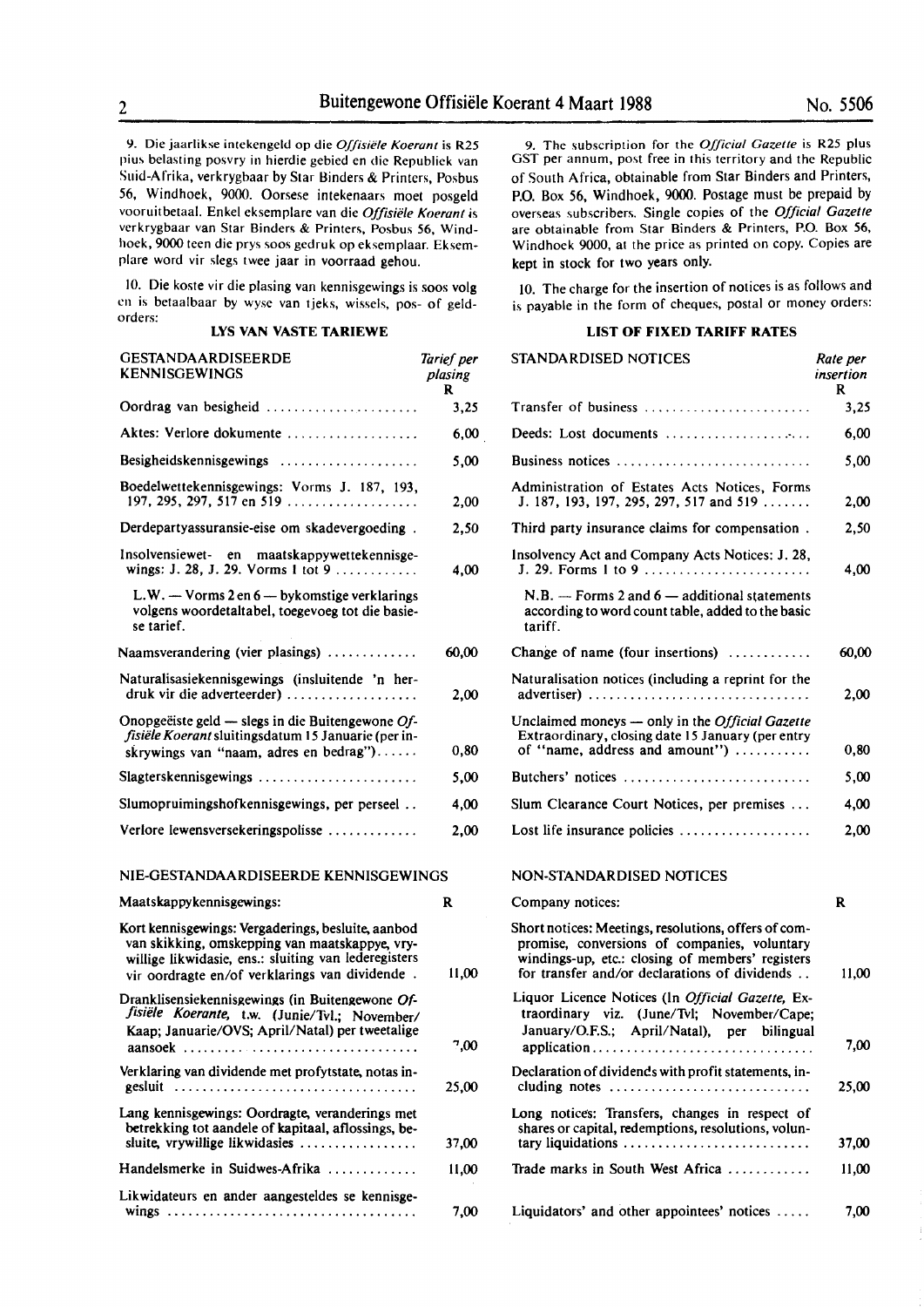| Geregtelike verkope                    | 18.00                  |
|----------------------------------------|------------------------|
| Openbare veilings, verkope en tenders: | 6.00<br>15.00<br>23.00 |

## ORDERS VAN DIE HOF:

#### Voorlopige en finale likwidasies of sekwestrasies 14,00

| Vermindering of verandering in kapitaalsame-<br>smeltings, aanbod van skikking | 37.00 |
|--------------------------------------------------------------------------------|-------|
| Geregtelike besture, kurator bonis en soortgelyke                              |       |
|                                                                                | 37.00 |
| Verlenging van keerdatum                                                       | 4.00  |
| Tersydestellings en afwysings van petisies (J. 158)                            | 4.00  |

II. Die koste vir die plasing van advertensies, behalwe die kennisgewings wat in paragraaf 10 genoem word. is teen die tarief van 56c per cm dubbelkolom. (Gedeeltes van 'n cm moet as volle cm bereken word).

12. Geen advertensie word geplaas tensy die koste nie vooruitbetaal is nie. Tjeks, wissels, pos- en geldorders moet aan die Sekretaris,: Burgersake en Mannekrag betaalbaar gemaak word.

#### **Vorm/Form J 187**

#### **LIKWIDASIE- EN DISTRIBUSIEREKENING IN BESlORWE BOEDELS WAT TER INSAE LE**

lngevolge artikel 35(5) van Wet 66 van 1965, word hierby kennis gegee dat duplikate van die likwidasie- en distribusierekenings (eerste en finale, *tensy anders vermeld)* in die boedels hieronder vermeld, in die kantore van die Meester en Landdroste soos vermeld en gedurende 'n tydperk van 21 dae (of korter of !anger *indien spesiaal vermeld)* vanaf gemelde datums of vanaf datum van publikasie hiervan, as dit later is, ter insae lê van alle persone wat daarby belang het.

lndien binne **genoemde** tydperk geen besware daarteen by die betrokke Meester ingedien word nie, gaan die eksekuteurs oor tot die uitbetalings ingevolge gemelde rekenings.

425/86 ENGELBRECHT Christof, 4403160800340, Bethanie, Susanna Engelbrecht, 4308250800271, Tweede en Finale, Keetmanshoop, Windhoek. Lentin Botma & Van den Heever, Posbus 38, Keetmanshoop.

378/87 WILLIAMS Raymond George, 590826 5181 01 *5,*  SWA Gebiedsmag, Windhoek. Gladys Charlotte Williams, 600322 0800 131, Windhoek. Swatax (Eiendoms) Beperk, Posbus 249, Windhoek 9000.

191/87 **WERNER** lngo, 400111 5038 00 6, "Endongo", Okahandja. Jacoba Wilhelmina Werner (gebore Taljaard), 540415 0010 **06 8,** Okahandja, Kaapstad. Eerste Nasionale Bank van Suidelike Afrika Bpk., Posbus 512, Kaapstad, **8000.** 

## SALES IN EXECUTION AND OTHER PUBLIC SALES:

| Sales in execution $\ldots \ldots \ldots \ldots \ldots \ldots \ldots$ | 18.00                  |
|-----------------------------------------------------------------------|------------------------|
| Public auctions, sales and tenders:                                   | 6.00<br>15.00<br>23.00 |

#### ORDERS OF THE COURI':

| Provisional and final liquidations or sequestra-                              |       |
|-------------------------------------------------------------------------------|-------|
| tions $\ldots \ldots \ldots \ldots \ldots \ldots \ldots \ldots \ldots \ldots$ | 14,00 |
| Reduction or change in capital mergers, offers of                             |       |
| compromise                                                                    | 37,00 |
| Judical managements, curator bonis and similar                                |       |
| and extensive rule nisi                                                       | 37,00 |
| Extension of return date                                                      | 4.00  |
| Supersession and discharge of petitions (J. 158)                              | 4,00  |

11. The charge for the insertion of advertisements other than the notices mentioned in paragraph IO is at the rate of 56c per cm double column. (Fractions of a cm must be calculated as a cm).

12. No advertisements shall be inserted unless the charge is prepaid. Cheques, drafts, postal or money orders must be made payable to the Secretary: Civic Affairs and Manpower.

#### **LIQUIDATION AND DISTRIBUTION ACCOUNTS IN DECEASED ESTATES LYING FOR INSPECTION**

In terms of section 35(5) of Act 66 of 1965, notice is hereby given that copies of the liquidation and distribution accounts (first and final, *unless otherwise stated)* in the estates specified below will be open for the inspection of all persons interested therein for a period of 21 days (or shorter or longer if specially stated) from the date specified or from the date of publication hereof, whichever may be the later, and at the offices of the Master and Magistrates as stated.

Should no objection thereto be lodged with the Master concerned during the specified period; the executors will proceed to make payments in accordance with the accounts.

384/87 ZONDAGH Auguste Emma, 080705 01 0004 6, Luchtensteinstraat, Keetmanshoop, Suidwes-Afrika, Piet Joubert Zondagh, 990518 01 0001 4, Keetmanshoop, Windhoek. C J Zondagh, Eksekuteur, p/a Rissik & Cox, Posbus 8, Karasburg.

387/87 KRUGER Theo, 3501085031007, Leutweinstraat 52, Windhoek, Patricia Antoinette Kruger (voorheen Thom) gebore Hayes, 4506040036008, Windhoek. Boland Bank Beperk, Posbus 1516, Windhoek.

106/87 DE **NOBREGA** GOUVEIA DE FREITAS Joao Vincente, Farm Kanona Ost No 81, situate in the district of Omaruru, Windhoek, 21 days, Omaruru and Walvis **Bay.**  Swanepoel & Kinghorn, P O Box 1455, Swakopmund, 9000.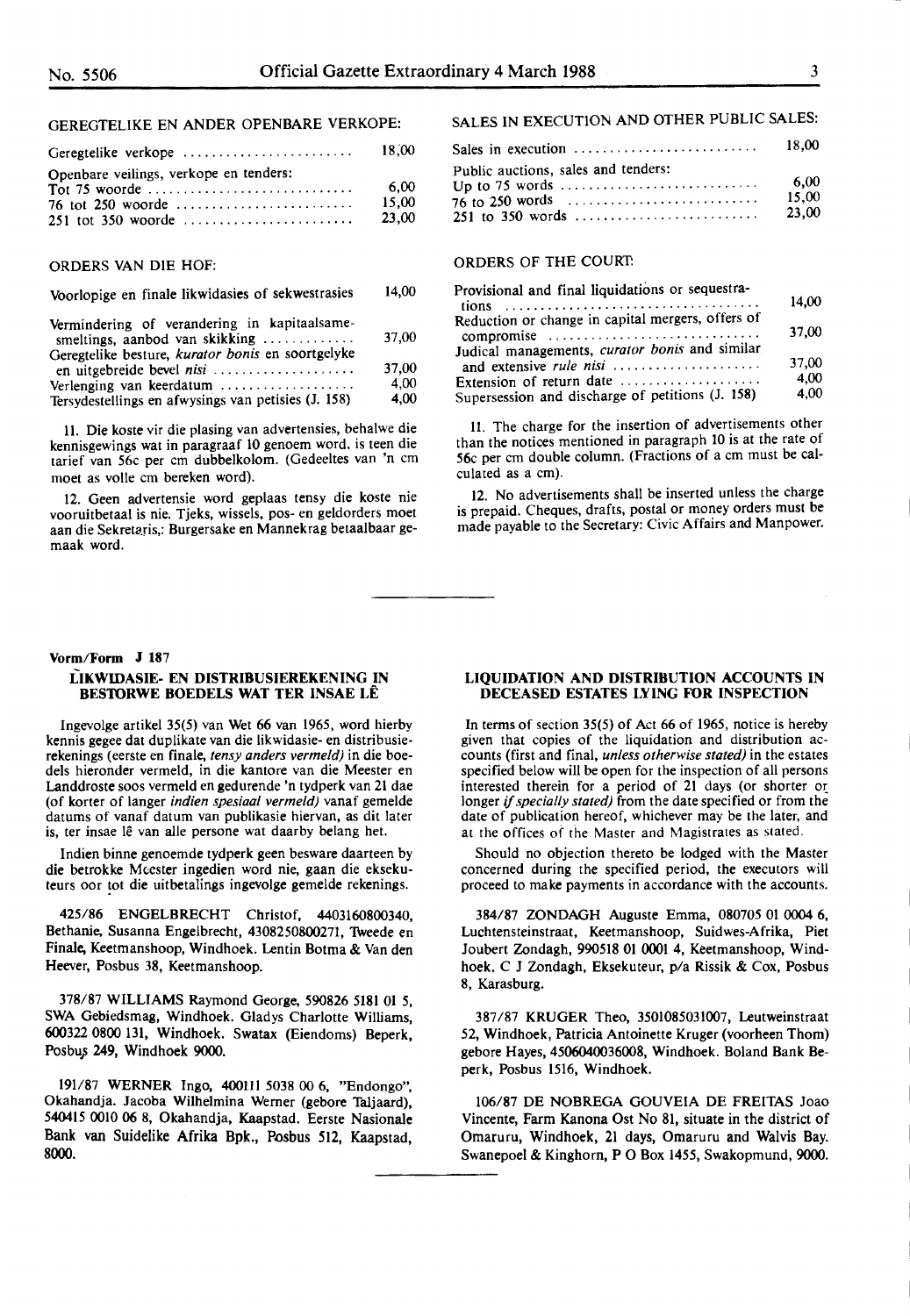**Vorm/Fonn J 193** 

#### **KENNISGEWING AAN KREDITEURE IN BESIDRWE BOEDELS**

Aile persone wat vorderinge het teen die boedels hieronder vermeld, word hierby versoek om hul vorderinge by die betrokke eksekuteurs en binne 'n tydperk van 30 dae (of andersins soos aangedui) gereken vanaf die datum van publikasie hiervan in te lewer. Die inligting word verstrek in die volgorde: Boedelnommer, familienaam en·voorname, geboortedatum, persoonsnommer, laaste datum, familienaam, geboortedatum en persoonsnommer; naam en adres van eksekuteurs of gemagtigde agent, tydperk toegelaat vir lewering van vorderings *indien anders as 30 doe.* 

564/87 HANSEN-NOOfBAAR Asta Katharina Marie, 16.4.1910, Bismarckstr. 2, Koningswinter, West-Germany. 28.8.1987. C.J. Hinrichsen c/o Lorentz & Bone, Box 85, Standard Bank Chambers, Kaiser Street, Windhoek 9000.

543/87 MEYER Marie Dorothy, Windhoek, 29.08.1945, 4508290056009, Posbus 973, Tuumeb 9000. 13.10.1987. Van Zyl Meyer, 09.07.1951, 5107090100269, Van Zyl Meyer, Posbus 6081, Windhoek 9000. J.M. Meyer, Posbus 9505, Windhoek.

50/88 MILHO Susanna Gertruida, Windhoek, 18.9.1921, 2109180077007, Manningstraat 2, Windhoek, 06.01.1988, Francisco Dias Milho, 11.09.1921, 2109115069004, Boland Bank Beperk, Kaiserstraat 277, Posbus 1516, Windhoek.

40/88 BOCK John, Windhoek, 20 Maart 1953, 530320 5010 01 3, Lazarettstraat Erf 161 Khomasdal, Posbus 23156, Windhoek. 27 Desember 1987. Margaret Bock (Fielding), *5* Junie 1962, 620605 0800 63 9, Mnr V.I. Kloppers, Posbus 10120, Khomasdal.

### **NOTICE TO CREDITORS IN DECEASED ESTATES**

All persons having claims against the estates mentioned below are hereby called upon to lodge their claims with the executors concerned, whithin 30 days (or otherwise as indicated) calculated from the date of publication hereof. The information is given in the following order: Estate number, surname and christian names, date of birth, identity number, last address, date of death; surviving spouse's names, surname, date of birth and identity number; name and address of executor or authorised agent, period allowed for lodgement of *claims if other than 30 days.* 

9/88 VISSER Johannes Louw, Windhoek, 22 Junie 1902, 020622 01 00011, Kameelhaar no. 299 Keetmanshoop distrik, 4 Januarie 1988. Gerrida Jacoba Visser, 7 Maart 1913, 130307 01 00035. Eerste Nasionale Batebestuur en Trustmaatskappy Edms. Beperk, Posbus 448, Windhoek.

5/88 ALDRIDGE Glaudina Maria, Windhoek, 21 November 1914, 141121 01 0001 8, Swakopmund, 25 Desember 1987, Eerste Nasionale Batebestuur en Trustmaatskappy Beperk, Posbus 448, Windhoek.

3/88 WORTMANN Christel Ricarda Ulrike Felicitas, Windhoek, 31 Oktober 1916, 161031 0012 10 4, Swakopmund, 23 December 1987, Eerste Persoonlike Batebestuur en Trustmaatskappy (Edms) Beperk, Posbus 448, Windhoek.

641/87 OOSTHUIZEN Jacobus Johannes, Windhoek, 6 Maart 1903, 030306 5005 00 9, Outjo, *5* Desember 1987. Eerste Persoonlike Batebestuur en Trustmaatskappye (Edms) Beperk, Posbus 448, Windhoek.

## **Vorm/Form 517**

#### **KENNISGEWING AAN KREDITEURE IN BESIDRWE BOEDELS**

Alle pe. ' ne wat vorderinge het teen die boedels in die bylae vermeld, word versoek om sodanige vorderings binne 'n tydperk van 30 dae (of andersins soos aangedui) vanaf die datum van publikasie hiervan by die betrokke eksekuteu;s in te lewer.

COERTZEN Gesina Maria, 23 Januarie 1955, 550123 01 0017 8, Otjiwarongo, 20 Desember 1987, Coertzen Sarel Rudolf. Standard Bank SWA BPk., (Geregistreerde Bank), Trustee Tak, Posbus 2164, Windhoek 9000, 30 dae, Windhoek SWA.

#### **NOfICE 10 CREDl10RS IN DECEASED ESTATES**

All persons having claims against the estates specified in the schedule, are called upon to lodge their claims with the executors concerned within a period of 30 days (or otherwise as indicated) from the date of publication hereof.

HAENSEL Frieda Helena, 30 September 1901, 010930 01 0004 0, Otjiwarongo, 4 Februarie 1988. Standard Bank SWA Ltd., (Registered Bank), Trustee Branch, PO Box 2164, Windhoek 9000, 30 days, Windhoek SWA.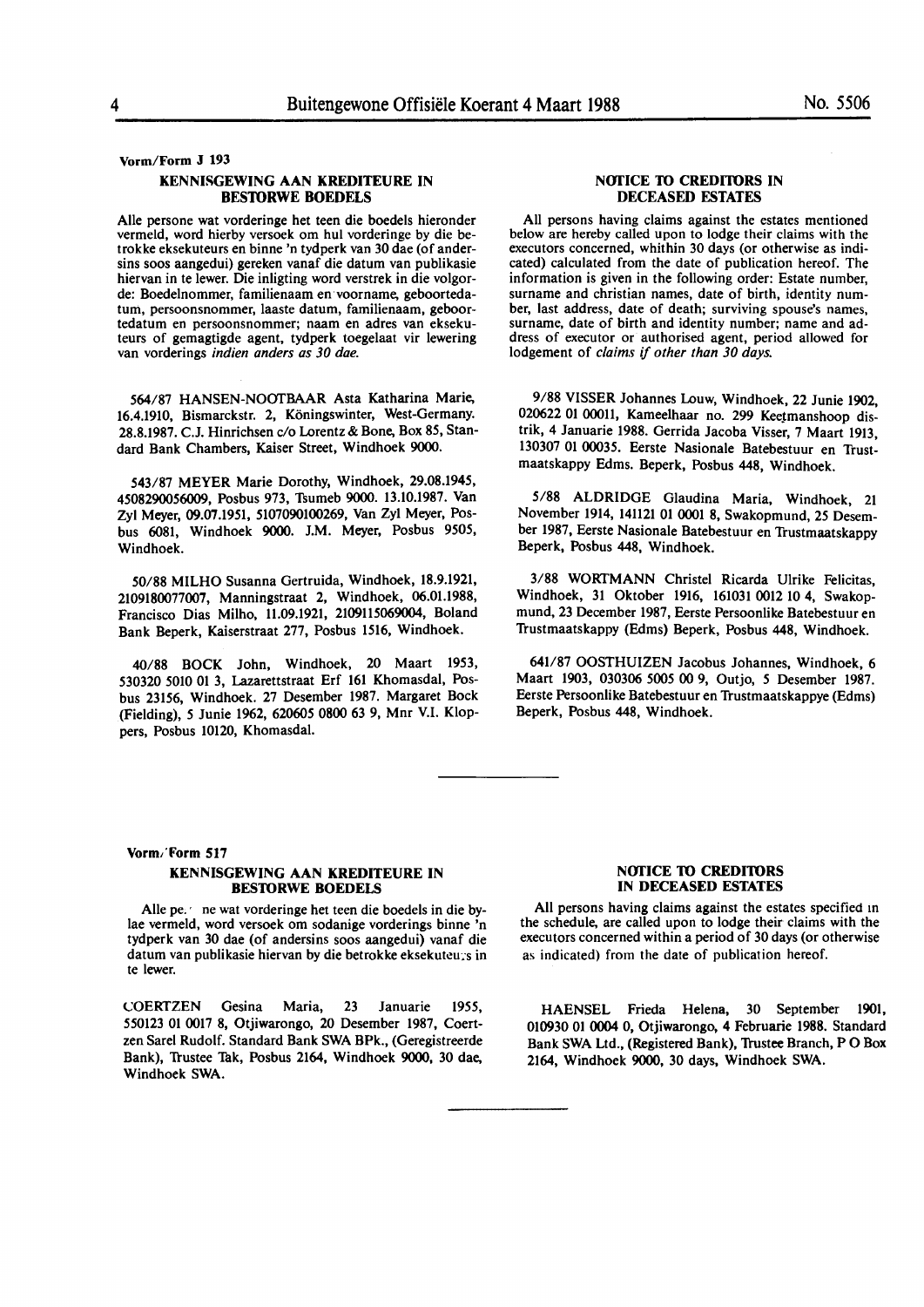#### **Vorm/Form 1**

#### **BYEENKOMS VAN SKULDEISERS IN GESEKWES'fREERDE BOEDELS OF MAATSKAPPYE IN LIKWIDASIE**

lngevolge artikels 41 en 42 van die lnsolvensiewet, 1936, artikels 179 en 182 van die Maatskappywet, 1926, en artikels 339 en 366 van die Maatskappywet, 1973, word hierby kennis **gegee** dat 'n byeenkoms van skuldeisers in die gesekwestreerde boedels of maatskappye in likwidasie hieronder vermeld, gehou sal word met aanduidiging van die nommer van boedel/maatskappy; die naam en beskrywing van boedel/maatskappy; die datum, uur en plek van byeenkoms en die doel van byeenkoms.

In 'n plek waarin 'n kantoor van 'n Meester is, word die byeenkoms voor die Meester gehou en in ander plekke voor die Landdros.

W6/87 Belvedere Kelders (Pty) Ltd f.t.a. Oude Vat Bottle Store, 16th March 1988 at 10h00 before the Master of the Supreme Court Windhoek. Special Meeting proof of further claims I R McLaren, Liquidator Investment lrust Co., (Pty) Ltd., P O Box 21204, Windhoek.

#### **MEETING OF CREDI10RS IN SEQUESTRATED ESTATES OR COMPANIES BEING WOUND UP**

Pursuant to section 41 and 42 of the Insolvency Act, 1936, section 179 and 182 of the Companies Act, 1926, and section 339 and 366 of the Companies Act, 1973, notice is hereby given that a meeting of creditors will be held in the sequestrated estate or companies being wound up mentioned below, indicating the number of estate/company: the name and description of estate/company; the date, hour and place of meeting and the purpose of meeting.

Meetings in a place in which there is a Master's Office, **will**  be held before the Master; elsewhere they will be held before the Magistrate.

Wl3/87 Spitzkoppe Gems & Minerals (Pty) Limited (In Liquidation). On Wednesday 16th of March 1988 at the office of the Master of the Supreme Court, Windhoek at 10.00 a.m. For further Proof of Claims. Security Trust SWA (Pty) Ltd., P O Box 3S99, Windhoek 9000.

#### **Vorm/Form S**

#### **UITKEER VAN DIVIDENDE EN INSAMELING VAN KONTRIBUSIES IN GESEKWESTREERDE BOEDELS OF MAATSKAPPYE IN LIKWIDASIE**

Nademaal die likwidasierekeninge en distribusie- of kontribusie-rekenings in die gesekwestreerde boedels of maatskappye in likwidasie, na gelang van die geval, hieronder vermeld op die datums daarin vermeld, bekragtig is, word hierby ingevolge artikel 113(1) van die Insolvensiewet, 1936, artikel 139(2) van die Maatskappyewet, 1926, en artikel 409(2) van die Maatskappyewet, 1973 kennis gegee dat uitbetaling van dividende of insameling van kontribusies aan die gang is in genoemde boedels of maatskappye soos hieronder uiteengesit en dat elke kontribusiepligte skuldeiser die bedrag deur hom verskuldig by die adres hieronder genoem aan die kurator of likwidateur moet betaal.

**W6/85** Insolvent Estate V.N.E. Short. 17.02.88. No awards to concurrent creditors in Fifth and Final Liquidation and Distribution Account. I.R. McLaren, Trustee, Investment Trust Co (Pty) Ltd., P O Box 21204, Windhoek.

W 26/86 Insolvent Estate J.G. Thompson f.t.a. Mariental Meubels, **19.02.88.** Dividends to concurrent creditors in the Second Liquidation & Distribution Account. I.R. McLaren, lrustee, Investment lrust Co **(Pty)** Ltd., P O **Box 21204**  Windhoek.

#### **PAYMENT OF DIVIDENDS AND COLLECTION OF CONTRIBUTIONS IN SEQUESTRATED ESTATES FOR COMPANIES BEING WOUND UP**

The liquidation accounts and plans of distribution or contribution in the sequestrated estates of companies being wound up, as the case may be, mentioned below having been confirmed on the date therein mentioned, notice is hereby given, pursuant to section 113(1) of the Insolvency Act, 1936, section 139(2) of the Companies Act, 1926, and section 409(2) of the Companies Act, 1973, that dividends are in the course of payment or contributions are in the course of collection in the said estates or companies as set forth below and that every creditor liable to contribution is required to pay to the trustee or liquidator the amount for which he is liable at the address mentioned below.

375/86 Estate Late H Stange, 22.02.88. Dividends awarded to concurrent creditors in the Third Liquidation and Distribution Account. E.H. Pfeifer for Executrix c/o P O Box 21204, Windhoek.

W4/86 Insolvent Estate N.B. Heydenrych, 22.02.88. Dividend award to concurrent creditors in the Third Liquidation & Distribution Account. **I.R.** McLaren, lrustee Investment lrust Co (Pty) Ltd., P O Box 21204, Windhoek.

**W 28/85** Namib Advertising and Public Relations (Pty) Ltd (In liquidation), 23.2.1988, Dividend Paid. Desmond O'Neil Mathews lrust & Mining Company (Pty) Ltd., P O Box 82, Windhoek.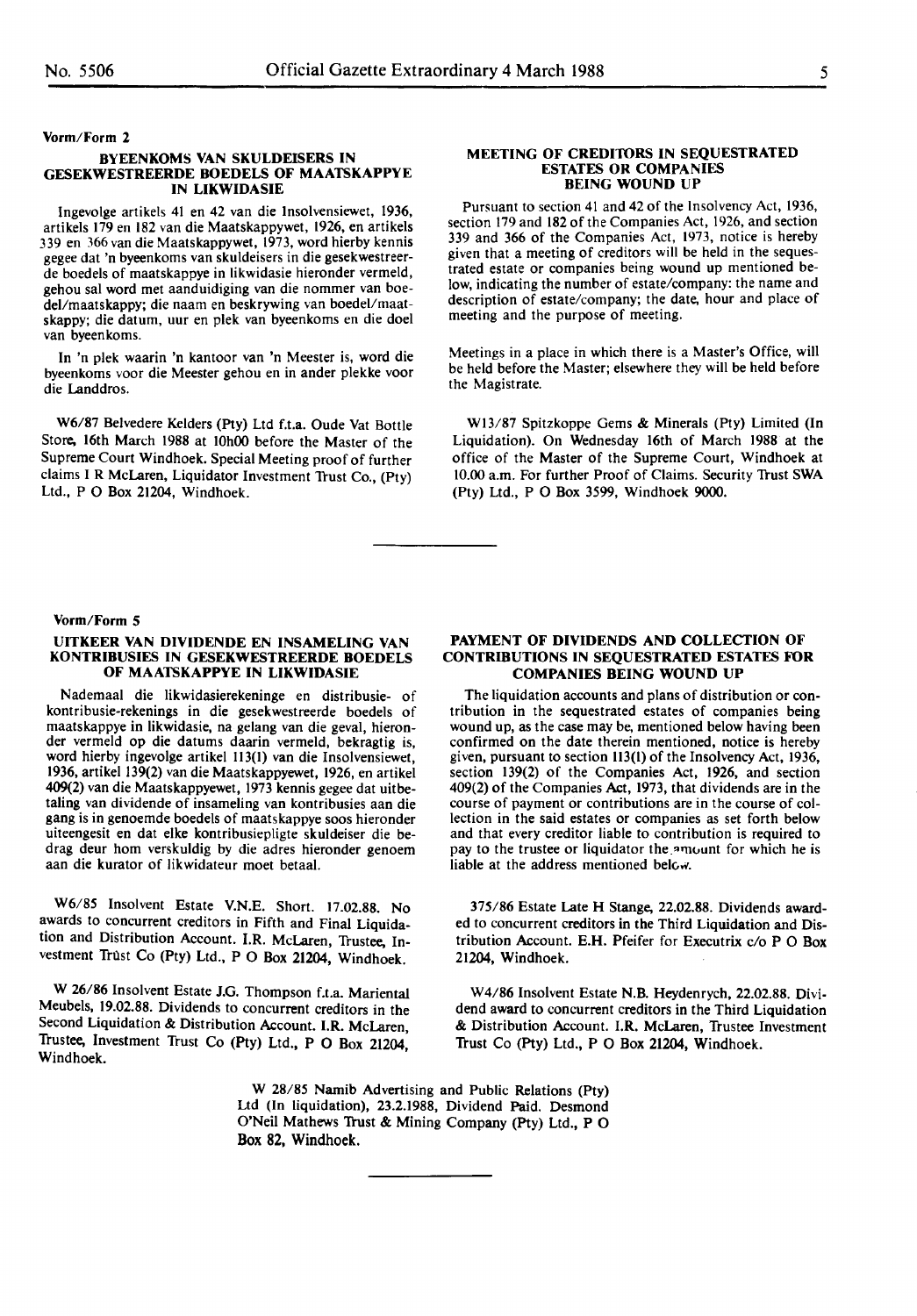## **IN DIE HOOGGEREGSHOF VAN SUIDWES-AFRIKA**

In die saak tussen:

| <b>Barclays Nasionale Bank Beperk</b> | <b>Eiser</b>      |
|---------------------------------------|-------------------|
| en                                    |                   |
| <b>Jan George Pretorius</b>           | <b>Verweerder</b> |

**KENNISGEWING** YAN **GEREGTELIKE** YERKOPlNG

Ter uitvoering van 'n vonnis toegestaan in bogenoemde Hof gedateer 29 Augustus 1986 sal die roerende goedere hieronder vermeld deur die Adjunk-Balju, Grootfontein, geregtelik verkoop word op YRYDAG 25 MAART 1988 om l0h30vm te BISMARCKSTRAAT **NR.** 2, GROOTFON-TEIN, naamlik:

- I **Sony** Kassetspeler
- I Eetkamerstel bestaande uit **Tafel, 8 Stoele** en Buffet
- I **Linnekis**
- I Silwer Teestel met skinkbord
- 2 Silwer Kandelare
- I Hout Kroegstel met 4 stoele
- I **x** *5* stuk Sitkamerstel & Tafeltjie
- 2 Bruin Leunstoele
- I Sanyo Yideomasjien
- I **Televisiestel**
- I **Sony** Hoetroustel met 4 **Luidsprekers**
- I **Hout** Kamerverdeler
- I **Silwer** Yshouer met ystang **en 9 Glase**
- **2 Enkelbeddens** met **Koperafwerking**
- I **Dubbelbed** met Spieelkas **en Bankie**
- I Toshiba Mikrogolfoond
- I Elektriese Braaipan
- 3 Hout Kombuiskaste
- I Singer Naaimasjien in Houtkabinet
- I Elna TX Electronic Naaimasjien
- I **Rolux** Grassnyer
- I Wit Dubbeldeur Staalkas
- I **Defy** Super Seal Yrieskas
- I **General** Electric Yskas
- I **Kelvinator** Kis-tipe Yrieskas
- I **Defy** Kombomaid Wasmasjien
- I General Electric Skottelgoedwasmasjien
- I Electrolux Stofsuier
- I Electrolux Matwasser
- I Pine Kombuistafel met 4 Stoele
- I Fuchsware 4 plaat Elektriese Stoof
- I Salton perkoleermasjien
- I Siera Elektriese Blikoopmaker
- I Tuinstel met 7 stoele
- I Houtrak
- 2 Ronde Hout Tafels
- 2 Ronde Tafels met Kopervoetstukke
- I Ronde Tafel met Kopervoetstuk
- 2 Handgemaakte Pistole met Metaalversierings en Ivoorinsetsels
- I Handgemaakte Geweer met Metaalversierings
- I Toyota Corolla 1.8 GLS Reg. Nr: SF 1989

**TERME VAN VEILING:** 

Voetstoots en **Kontant aan** die hoogste bieder.

## **IN THE SUPREME COURT OF SOUTH WEST AFRICA**

In the matter between:

| <b>Barclays National Bank Limited</b> | <b>Plaintiff</b> |
|---------------------------------------|------------------|
| and                                   |                  |
| <b>Jan George Pretorius</b>           | Defendant        |

## NOTICE OF **SALE IN EXECUTION**

In execution of a judgement of the Supreme Court of South West Africa, given on the 29th day of August 1986, a Juducial Sale will be held of the following on **FRIDAY, MARCH**  25, 1988 at 10h30 at 2 Bismarck Street, Grootfontein:

I **Sony** Taperecorder I Diningroom Table, 8 **Chairs and** Buffet I **Wooden** Trunk I Silver Tea-set with Tray 2 Silver Candlesticks I Bar + 4 Bar Stools I x *5* Piece Lounge suite & Table 2 Brown Easy-chairs I Sanyo Video I Television set I Sony Hi-Fi + 4 Speakers I Room Divider I Silver Ice Bucket, Tongs & 9 Glasses 2 Single Beds I Double Bed with Dressing Table & Chair I Toshiba Microwave Oven I Frying Pan 3 Cupboards I Singer Sewing Machine I Elna TX Electronic Sewing Machine I **Rolux** Lawnmower I **White** Cupboard I **Defy** Super Seal Deep-freeze I General Electric Refrigerator I Kelvinator Deep-freeze I Defy Kombomaid Washing Machine I General Electric Dishwasher I Electrolux Vacuum Cleaner I Electrolux Carpet Cleaner I Pine Kitchen Table + 4 Chairs I Fuchsware Stove I Salton Perculator I Siera Electric Can Opener I x 7 Piece Garden Set I Wooden Shelf 5 Round Tables 2 Hand-made Pistols. I Hand-made Rifle I Toyota Corolla 1.8 GLS Reg. nr: SF 1989

## **CONDITIONS OF SALE:**

The sale will be held without reserve and the goods will be sold to the highest bidder. The goods will be sold "Voetstoots". Payment shall be made in cash.